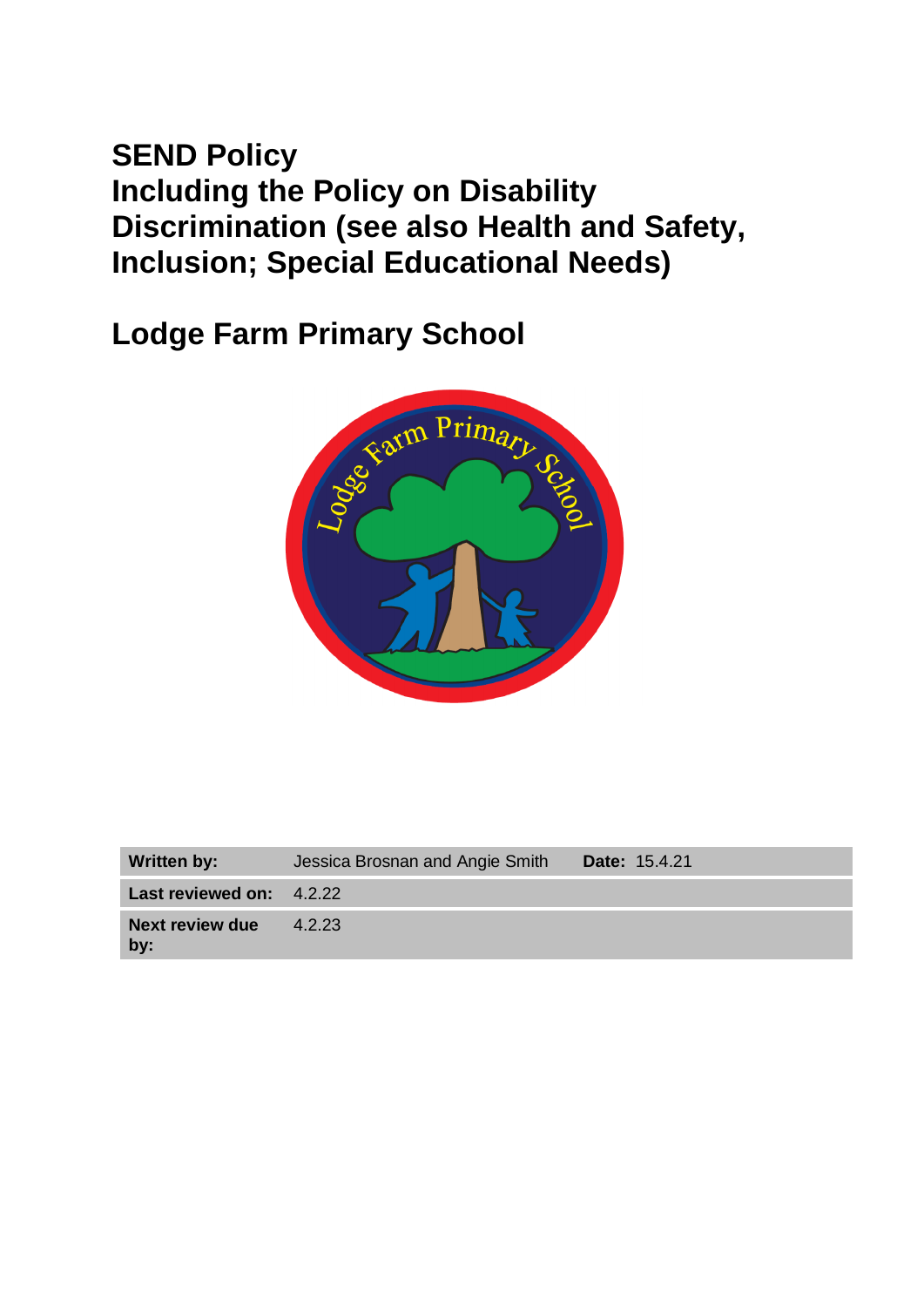# **Lodge Farm Primary School - Special Educational Needs (SEND) Policy**

## **Introduction**

Definition of Special Educational Needs (SEN) taken from section 20 of the Children and Families Act 2014

A child or young person has Special Educational Needs (SEN) if they have a learning difficulty or disability which calls for special educational provision to be made for them. A child of compulsory school age or young person has a learning difficulty or disability if they: a) Have a significantly greater difficulty in learning than the majority of others of the same age; or

b) Have a disability which prevents or hinders them from making use of educational facilities of a kind generally provided for others of the same age in mainstream schools or mainstream post 16 institutions

A child under compulsory school age has special educational needs if they fall within the definition at a) or b) above or would do so if special educational provision was not made for them.

Children must not be regarded as having a learning difficulty solely because the language or form of language of their home is different from the language in which they will be taught.

# **School Ethos**

Pupils are at the heart of Lodge Farm and its strong ethos is based on the very good care and concern for the wellbeing and high achievement of each one, and a respect for the contribution made by all members of the school community. Everybody matters. We aim to encourage and develop:

- A secure, safe and happy environment for children and their families within our school
- An atmosphere which values achievement, celebrates success and places importance on learning in all areas of the curriculum
- A school where children can reflect, question and work together to learn
- A sense of self-discipline, and regard for others within the school and the wider community
- A sense of pride in our school, and a sense of respect for everyone working in it

Every teacher is a teacher of every child including those with SEND. We celebrate our achievements, gifts and cultural diversity, irrespective of individual differences within the protected categories of the Equality Act 2010.

The person responsible for overseeing the provision for children with SEND is Angie Smith (Ks1 SENDCo) and Jess Brosnan (Ks2 SENDCo) who are also members of the Senior Leadership Team (SLT)

The designated staff members responsible for Safeguarding are Helen Turner, Headteacher, Alexa Simpson (Assistant Head) and Angie Smith (Assistant Head).

The designated teacher responsible for managing Children who are Looked After is Helen Turner, Headteacher.

The members of staff responsible for meeting the medical needs of pupils are all trained Teaching Assistants.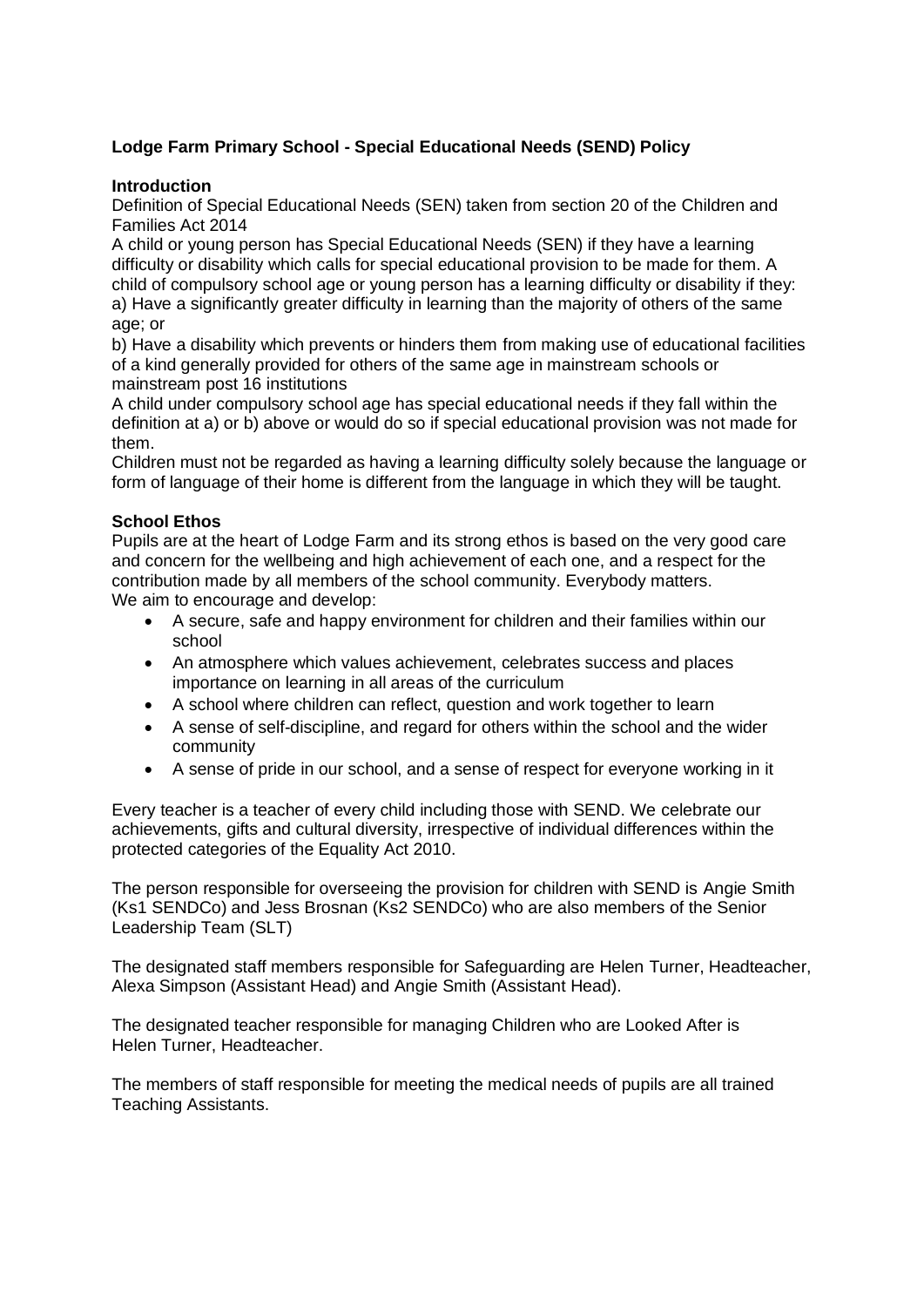# **Aims**

We aim to provide every child with access to a broad and balanced education. This includes the National Curriculum in line with the Special Educational Needs Code of Practice 0-25 September 2014.

We aim to raise the aspirations and expectations of all pupils with SEND.

# **Objectives**

Our school:

- Works within the guidance provided in the SEND Code of Practice: 0-25 years 2015
- Identifies and provides for pupils who have SEND and additional needs
- Operates a 'whole pupil, whole school' approach to the management and provision of support for SEND
- Makes appropriate provision to overcome all barriers to learning and ensure pupils with SEND have full access to the National Curriculum
- Provides a focus on individual outcomes for children.
- Works with parents which includes supporting them in understanding SEND procedures and practices and providing regular feedback on their child's progress and needs.
- Provides support, advice and training for all staff working with SEND

## **Identification**

The SEND Code of practice clearly states four broad areas of need:

- Communication and interaction
- Cognitive and learning
- Social, emotional and mental health
- Sensory/physical

The purpose of identification is to work out what action the school needs to take in order to meet the needs of the child; in practice children have needs which cut across all four areas. We provide a graduated approach to SEND Support:

- High quality first teaching, differentiated for individual pupils who have or may have SEND in order to overcome all barriers to learning
- Half-termly or more pupil progress meetings to monitor achievement and progress including those at risk of underachievement
- Children at risk of underachievement are supported with specific targets that are recorded and monitored in pupil progress meeting notes and provision maps.
- For children identified with a higher level of need, specialist assessments can be made and appropriate outcomes for the child are identified in partnership with parents and any relevant outside agencies through SEND Support. Progress is monitored through a cycle of ASSESS – PLAN – DO – REVIEW.
- Where a child has a higher level of need it may be appropriate for an Individual Learning Plan to be put in place and this to be reviewed termly in partnership with the parents
- A child identified with significant needs may be assessed for an Education, Health and Care plan (EHC plan)
- We foster an atmosphere where children are encouraged to contribute to their own learning. Pupils are encouraged to express their feelings and opinions about their specific needs. We provide a safe environment for them to do this.

## **Managing pupils needs**

Through the school's assessment and monitoring cycle, pupil progress is regularly addressed in consultation with class teachers, SENDCo, SLT, parents and pupils. In addition to pupil progress meetings, class teachers, support staff and SENDCo meet to ensure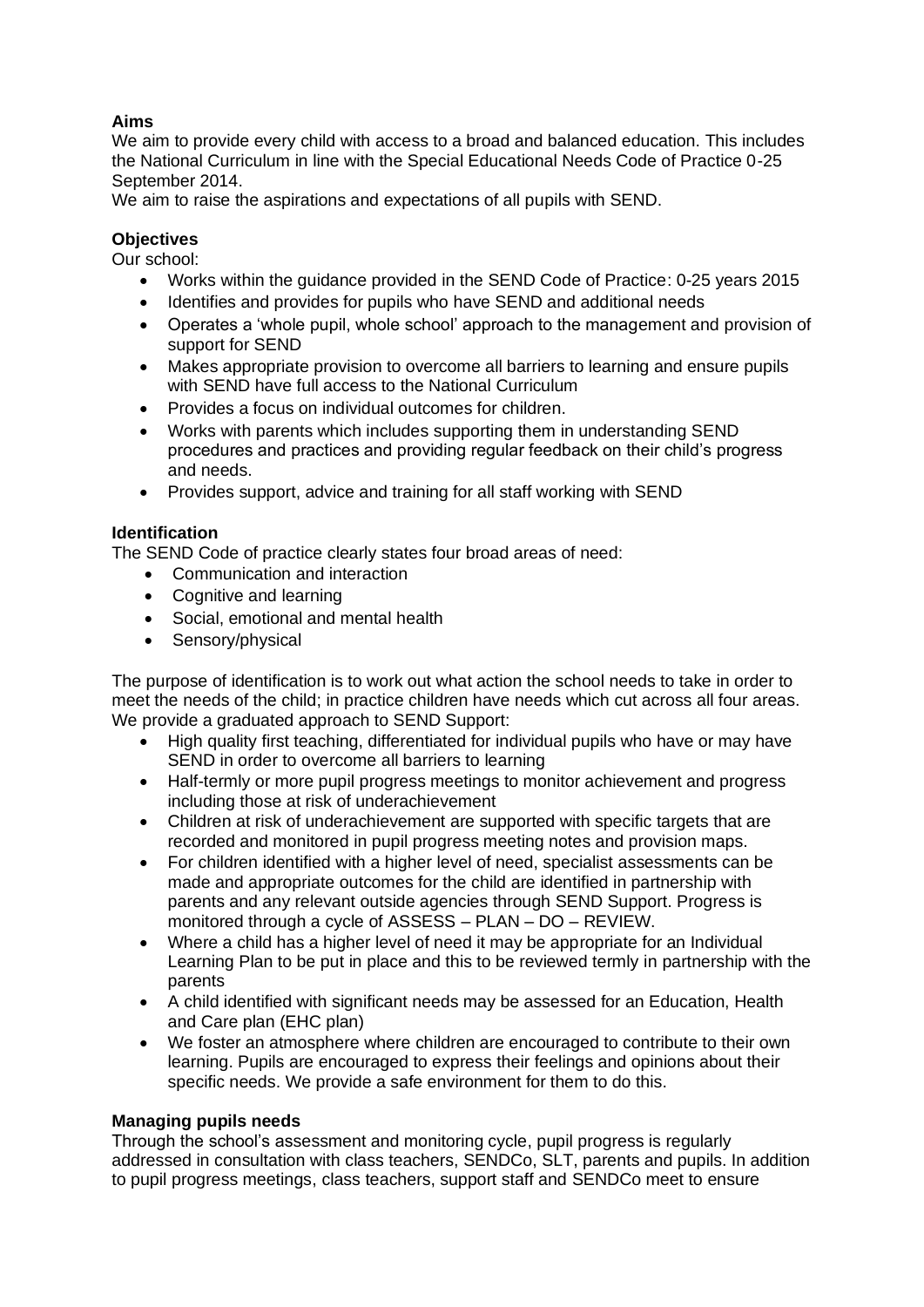provision reflects the current needs of each child. The SEND team regularly monitor the provision provided by the Individual Learning Plan through work scrutinises and observations. The impact of the provision is also monitored over time.

The school records to support children with SEND include:

- Teachers' planning differentiated according to need
- Assessments completed.
- Pupil progress meeting records
- SEND support forms including concern forms and individual learning plans which are formulated in consultation with parents and child (if age appropriate/appropriate to the pupil)
- Provision maps

The ASSESS – PLAN - DO - REVIEW cycle is on-going to enable provision to be refined and revised as the understanding of the needs of the pupil grows. This cycle enables the identification of those interventions which are most effective in supporting the pupil to achieve good progress and outcomes. It enables class teachers and SENDCo to accurately implement next steps for each pupil.

If a child has lifelong or significant difficulties, they may apply for an Educational Health Care Plan which is usually requested by the school but can be requested by a parent. This will occur when the complexity of need or lack of clarity around the needs of the child are such that a multi-agency approach to assessing that need, to planning provision and identifying resources is required. The application for an EHC plan will combine information from a variety of sources including:

- Parents
- Teachers
- SENDCo/SLT
- Health Professionals
- And where appropriate social care

Information will be gathered relating to the current provision provided, actions that have been taken, and the preliminary outcomes of targets set. A decision will be made by a group of people from education, health and social care about whether or not the child is eligible for an EHC plan.

> Further information about EHC plans can be found via: directory.hertsdirect.org

or by emailing Hertfordshire Special Educational Needs and Disabilities Information, Advice and Support Service at: sendiass@hertfordshire.gov.uk

or by contacting the above service on:

01992 555847

## **Training and Resources**

- The SEND Team aim to keep all staff up to date with training and developments in relation to the needs of pupils with SEND.
- The SENDCo attends relevant SEND courses and network meetings then feeds back this information to staff.
- The SEND Team signpost SEND focused external training opportunities for staff. The SLT, with the SENDCos, ensures that training opportunities are matched to school development priorities and those identified through the use of provision management.
- We are committed to whole school inclusion and will seek specialist SEND provision and training from SEND services where necessary.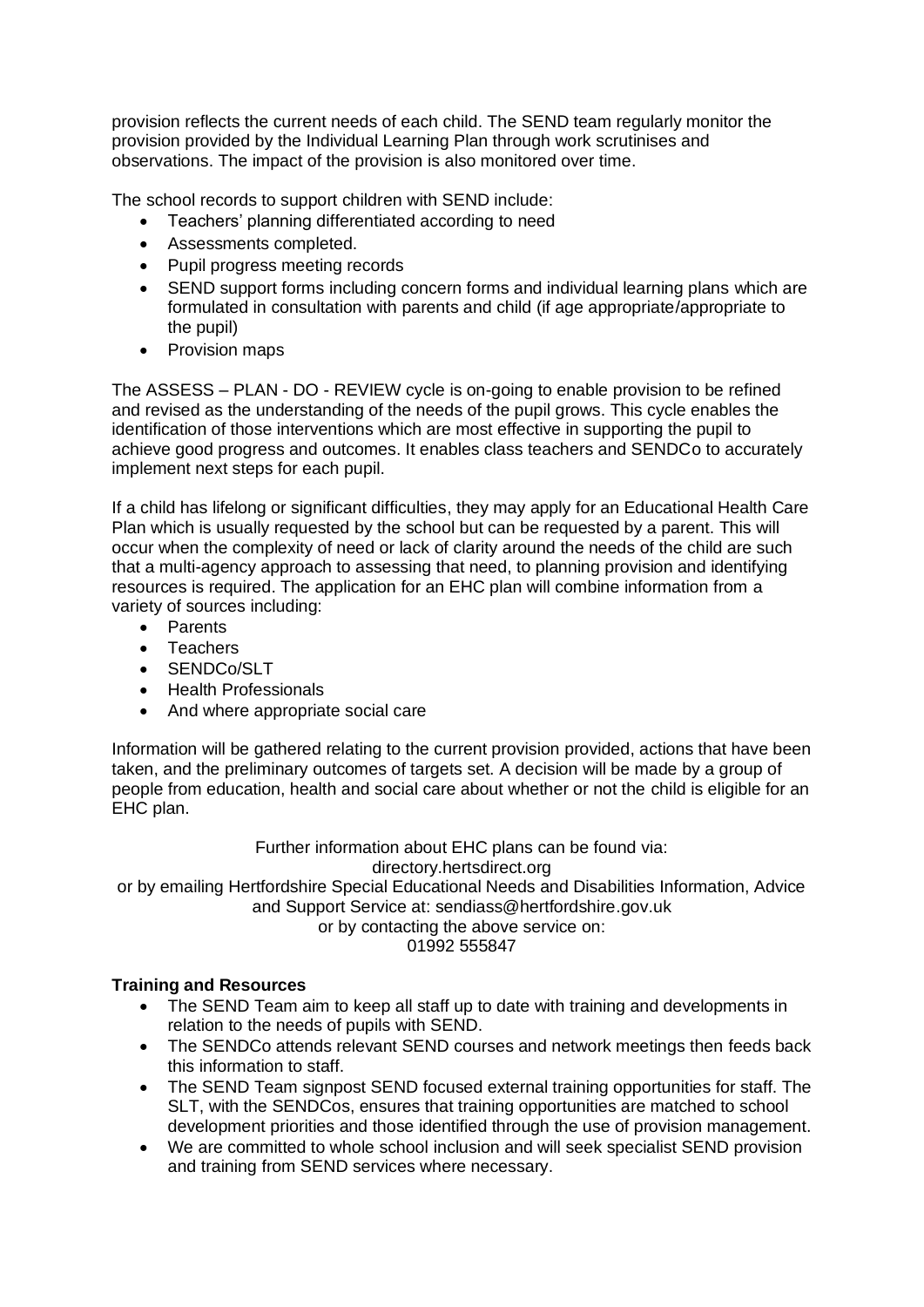#### **Working in partnership with parents**

Our school believes that a close working relationship with parents is vital in order to ensure;

- Early and accurate identification and assessment of SEND leading to appropriate intervention, provision and outcomes
- Continuing social and academic progress of children with SEND
- Personal and academic targets are set and met effectively

We encourage an active partnership through an on-going dialogue with parents. We offer regular meetings to share the progress of children with SEND. Parents may receive formal and informal communication about their child as and when necessary, through phone calls, letters, meetings and annual reports. Achievements are shared with parents of children with SEND each half term through either text messages or written messages home.

#### **Reviewing the Policy**

The Headteacher, SENDCo and SEND Governor will review this policy annually and consider any amendments in the light of the annual review findings. The SEND Governor will report the outcome of the review to the governing body.

#### **The role of the Governing Body**

The governing body has due regard to the Code of Practice when carrying out its duties towards all pupils with special educational needs and disabilities. The governing body is proactive in ensuring that provision for children with SEND is effective in supporting good progress and outcomes for the pupils. The SEND Governor has an oversight of the school's provision for pupils with SEND and ensures that all governors are aware of SEND provision, including the deployment of funding, equipment and personnel.

#### **Admission arrangements**

Please refer to the information contained on our school website. The admission arrangement for all pupils is in accordance with national legislation, including the Equality Act 2010. This includes children with any level of SEND; those with EHC plans and those without. Our Accessibility Plan is reviewed regularly to ensure it is in line with the SEND and Disability Act 2001.

#### **Dealing with complaints**

Should there be a complaint about the school's SEND provision; the parent or guardian should speak to the class teacher in the first instance and/or the SENDCo. If not resolved, the matter should be discussed with the Headteacher. Please refer to our [Complaints Policy](http://lodgefarm.herts.sch.uk/download/complaints-procedure-march-2021/) for more information.

#### **Appendices**

Information regarding our School Local Offer for Special Educational Needs and Disability (SEND) can be found on our website at:

[http://www.lodgefarm.herts.sch.uk](http://www.lodgefarm.herts.sch.uk/)

The Admission Policy, Accessibility Plan and SEND Information Report can also be found on our website.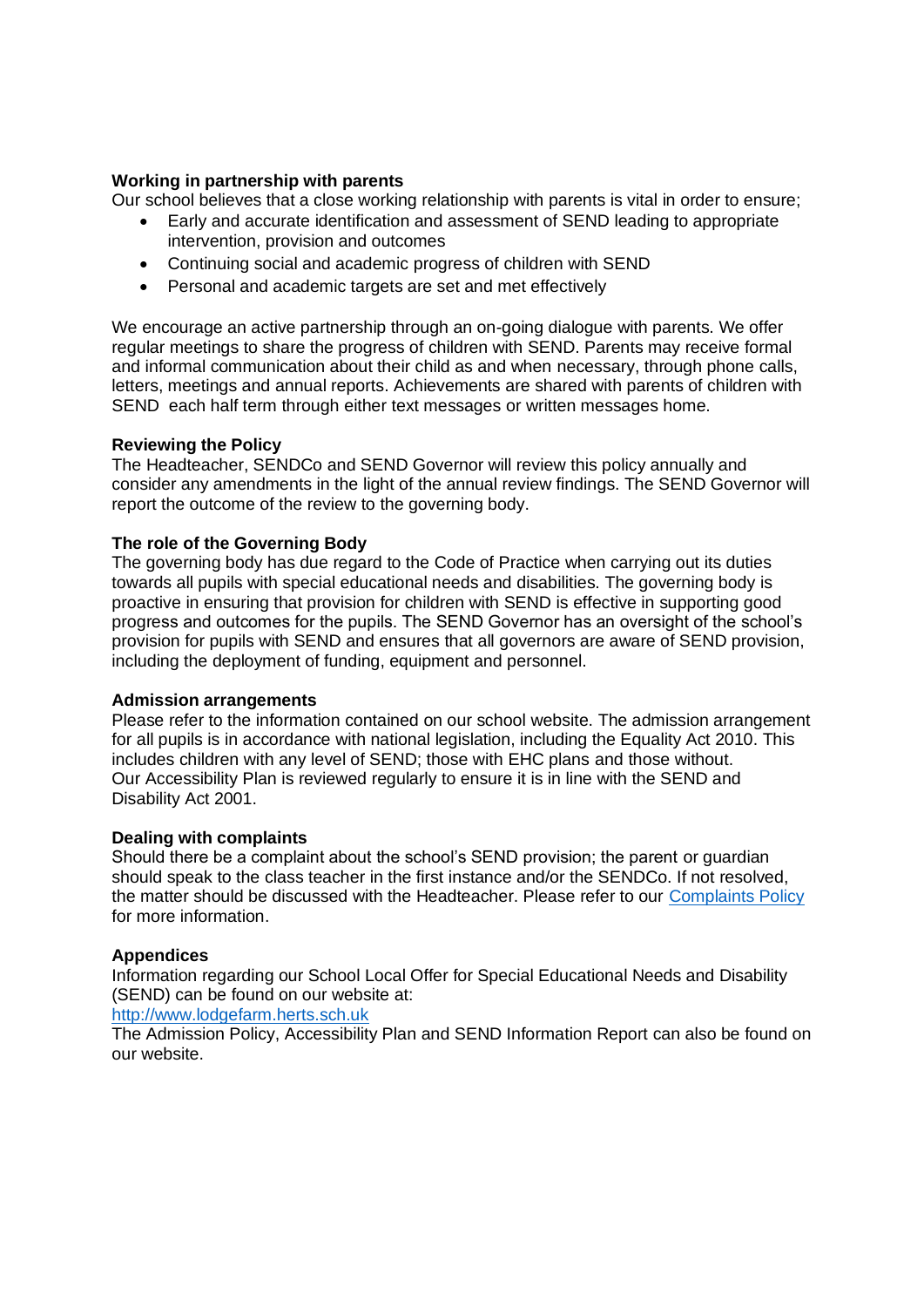## **Policy on Disability Discrimination**

(see also Health and Safety, Inclusion; Special Educational Needs)

## **1 Introduction**

1.1 We are committed to giving all of our children every opportunity to achieve the highest of standards. We do this by taking account of pupils' varied life experiences and needs. We offer a broad and balanced curriculum, and have high expectations for all children. The achievements, attitudes and well-being of all our children matter. This policy helps to ensure that this school promotes the individuality of all our children, irrespective of ethnicity, religion, attainment, age, disability, gender or background.

1.2 The Disability Discrimination Act (DDA) of 1995 aims to end discrimination against people with disabilities and to improve access in all areas of life. Since 2002, it has been unlawful for schools and Local Education Authorities to discriminate against pupils with disabilities in admissions and exclusions, in education, and in associated services. 1.3 From 1st October 2004, it became unlawful to discriminate against people with disabilities by preventing them from having access to premises. Along with all other public buildings, our school is required to make 'reasonable adjustments' to enable access. Appendix 1 of our Accessibility Plan details the changes made to our buildings and to other aspects of our school, so that we fulfil our legal requirements, and remove barriers to inclusion for all pupils and staff with disabilities.

# **2 What is disability?**

2.1 The Disability and Discrimination Act states that 'a person suffers from a disability if he or she has a physical or mental impairment which has a substantial and long-term adverse effect on his or her ability to carry out day-to-day activities.

2.2 Physical or mental impairments can include sensory impairments (such as those affecting sight and hearing) and learning difficulties. The definition also covers certain medical conditions when they have a long-term and substantial effect on pupils' everyday lives.

2.3 Disability is not the same as special educational needs; not all children who are defined as having a disability have special educational needs, and vice versa.

## **3 Aims and objectives**

3.1 Our school aims to be an inclusive school. We actively seek to remove the barriers to learning and participation that can hinder or exclude individual pupils, or groups of pupils. This means that equality of opportunity must be a reality for all our children, and this of course includes pupils with disabilities.

3.2 We will ensure that pupils with disabilities have the same opportunities as non-disabled pupils to benefit from the education our school provides.

3.3 We will not treat a pupil with a disability less favourably than others because of the nature of his/her disability.

3.4 We will make all reasonable adjustments to ensure that a pupil or member of staff with disabilities is not placed at a disadvantage.

3.5 We will do our best to anticipate the needs of a pupil or staff member with disabilities before s/he joins the school.

## **4 Removing barriers**

4.1 The school must make reasonable adjustments to ensure that pupils and members of staff and of the public are not disadvantaged.

4.2 Disabilities can limit the extent to which children are able to participate in the curriculum, and can impede the delivery of information. So, for example, if a child suffers from hearing loss, the teacher will always try and face the child when addressing the class, or, if needed, the teacher may wear a microphone and transmitter.

4.3 The Accessibility Plan covers the measures we have already taken, and are still taking, to improve our school.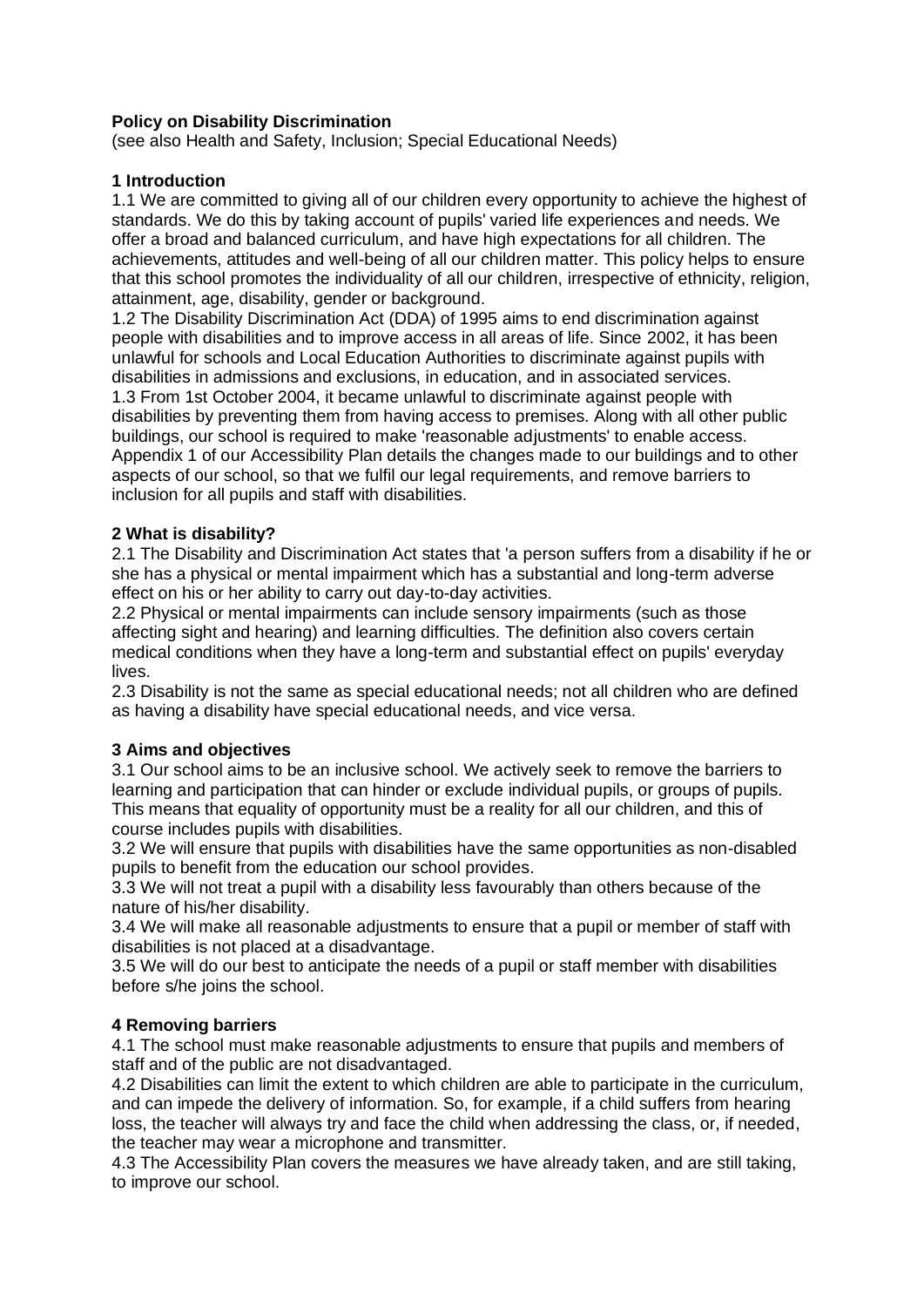# **5 The physical environment**

5.1 We will endeavour to improve provision for disabled pupils and staff by developing the physical environment of the school, within the limits of the resources available. Where necessary, we will try to improve the following:

- access to the school, by installing setting-down and picking-up points, ramps, and handrails where necessary.
- movement around the building, e.g. by adaptations, such as improved colour schemes, for people with impaired sight;
- accommodation within the building, by providing toilets for disabled pupils and sound systems when appropriate.
- furniture, seats and footrests.
- information and communication technology, by selecting appropriate hardware and software.
- signage, by putting it in clear print.

# **6 The curriculum**

6.1 We use teaching strategies to enhance learning and participation in a broad and balanced curriculum. We find ways in which all pupils can take part in sport, music and drama. We plan our out-of-school activities and school trips in such a way that pupils with disabilities can participate.

6.2 We use language that does not offend, and we make staff and pupils aware of the importance of language.

6.3 Our library, reading books and other resources contain positive images of people with disabilities.

6.4 The school regularly reviews the way in which resources are matched to the needs of all the children. If necessary, to improve our provision, adjustments will be made to classroom organisation, the deployment of support staff, timetabling and staff training.

6.5 Many of the adjustments we make are dependent upon individual needs, and we are moving towards more individualised approaches. Individual Learning Plans and provision maps are effective and manageable.

6.6 We seek and respond to guidance from the parents/carers and the children.

# **7 Information**

7.1 Information normally provided in writing (lesson content, texts, library resources and information about school events) will be made available in alternative formats that are clear and user-friendly, such as large print, or it may be transmitted orally, or through lip-speaking or sign language, or through a recognised symbol system, or through ICT.

7.2 We always take account of disabilities, be they the pupils' or those of their parents or carers. For example, communication with a parent who is visually impaired may need to be by telephone rather than by letter.

## **8 Staffing**

8.1 When advertising posts, or interviewing applicants, or deciding on appointments, the governors and staff will follow the necessary procedures, and will not discriminate against people with disabilities.

8.2 Should a member of staff become disabled, the governing body will make reasonable adjustments to that person's employment arrangements, or to the premises, in order to enable them to continue in post.

8.3 All members of staff are entitled to professional development and training, and are expected to take advantage of a continuous programme of professional development. 8.4 This school will liaise with specialists to support individual pupils. Among these specialists are the following: physiotherapists, educational psychologists, speech therapists,